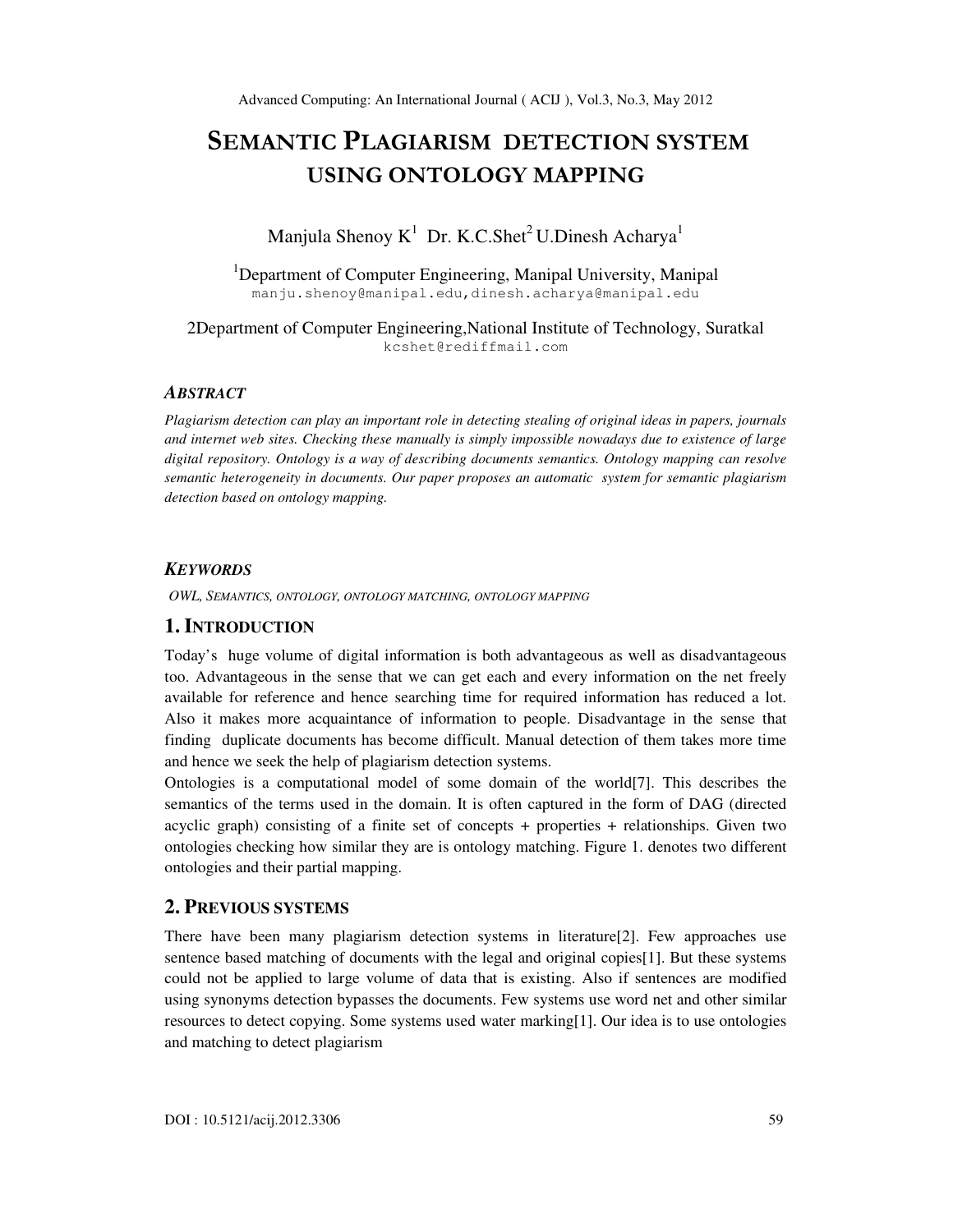

Figure 1. Ontology mapping Example

## **3. PROPOSED SYSTEM**

Here we take original or legal document and so called copied document as input. We learn ontology from both these documents and then apply an ontology mapping algorithm to detect correspondences between the various entities. Ideally we should get 100% correspondence. But we may take the decision if mapping is above some threshold. The architecture of the proposed system is as shown in Figure 2.



Figure 2. Architecture of detection system

Ontology learner user needs to learn ontologies from blocks of text and express it in the form of one of the representation language for ontology OWL. Outputs of both learners in OWL are fed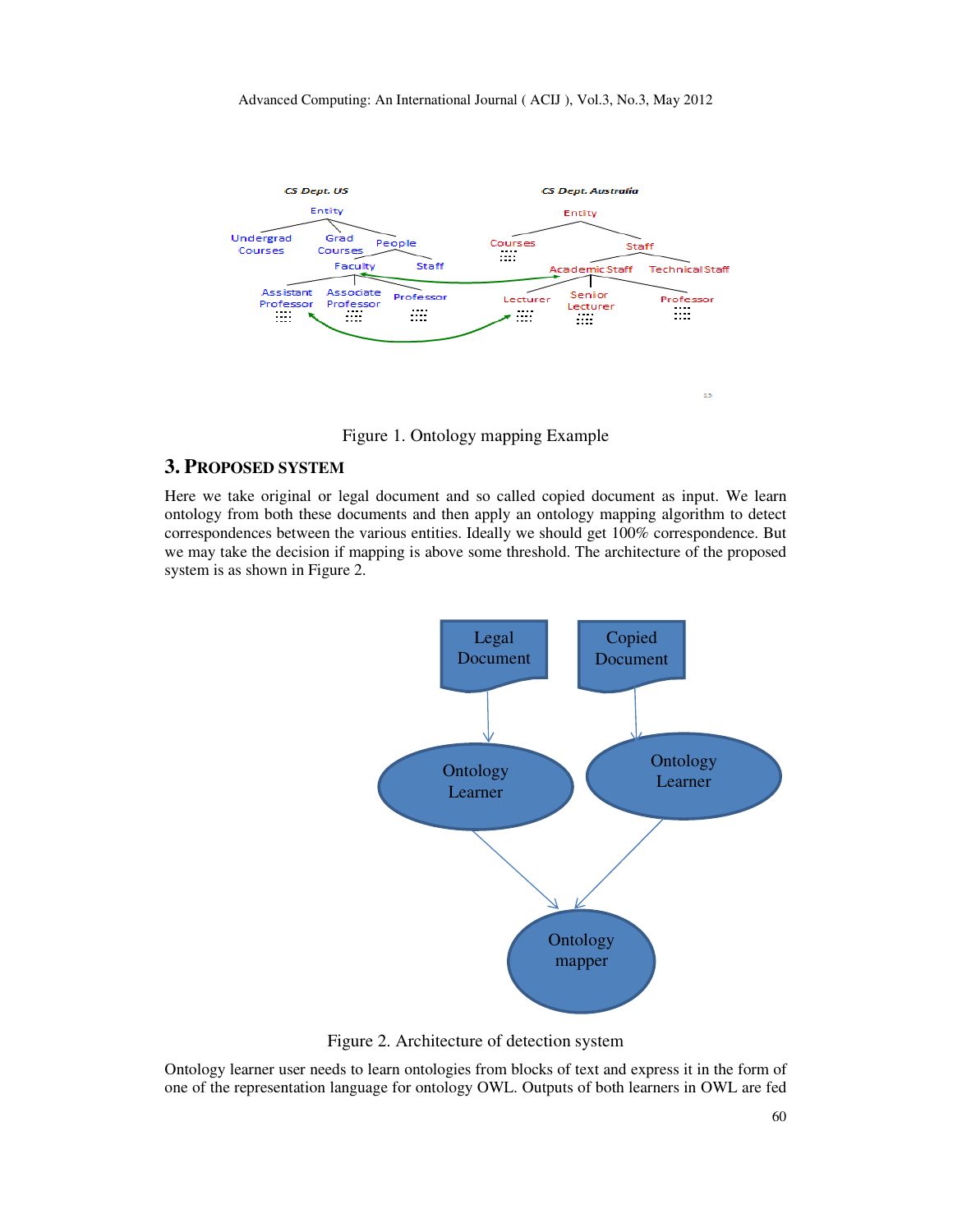Advanced Computing: An International Journal ( ACIJ ), Vol.3, No.3, May 2012

to ontology mapper to map concepts, properties and relationships. Based upon number of concepts, properties and relations in each ontology, the mapping discovered is expressed as a fraction of whole. If this fraction is above threshold we can assume documents are similar in meaning. Otherwise not.

#### **4. PROTOTYPE EXPERIMENT**

We used a demo version of OntoGen ontology learner which is a part of TAO project to generate ontology. And from this we exported OWL file and gave this to our own ontology mapper software. The results were generated for various documents containing small chunk of texts which are dissimilar in sentence wise but mean the same.

## **5. CONCLUSION**

From the above experiment we concluded that we can build semantic plagiarism detection systems using ontology learner and mapper. The accuracy of the system is dependent on accuracy of ontology learner and mapper. Also the performance of the system too depends on the learner and mapper.

#### **ACKNOWLEDGEMENTS**

The authors would like to thank everyone, just everyone!

## **REFERENCES**

- [1] Antonio Si, Hong Va Leong,Rynson W.H.Lau,"CHECK:A document plagiarism detection system" SAC'97Proceedings of the 1997 ACM symposium on Applied Computing.
- [2] Lancaster Thomas,"Effective and Efficient plagiarism detection" PhD thesis
- [3] T.R. Gruber, *Toward Principles for the Design of Ontologies Used for Knowledge Sharing* International Journal of Human-Computer studies, Vol. 43,Issue 5-6,pp907-928,Nov 1995.
- [4] T.R.Gruber, *A translation approach to portable ontology specifications* , Knowledge Acquisition,Vol. 5,Issue2 pp199-220,1993.
- [5] Natalya F. Noy , Deborah L. McGuinness , *Ontology Development 101: A guide to creating your first* **ontology come in the contract of the contract of the contract of the contract of the Available:** http://www.protege.stanford.edu/publications/Ontologydevelopment/ontology101-noy-McGuinness.html.
- [6] Tim Berners-Lee, James Hendler , Ora Lasilla , *The Semantic Web*, Scienticfic American, 2001.
- [7] Manjula Shenoy.K, K.C.Shet, U.DineshAcharya,." A simple ontology mapping method" in Proceedings of 5th International MultiConference on Intelligent Systems, Sustainable, New and Renewable Energy Technology and Nano Technology(IISN-2011), Klawad, Haryana, India. Febrauary 2011

#### **Authors**

.

Manjula Shenoy.K is currently working as a Assistant professor (Sel.Grade) at CSE Department, Manipal Institute of Technology, Manipal University,Manipal.